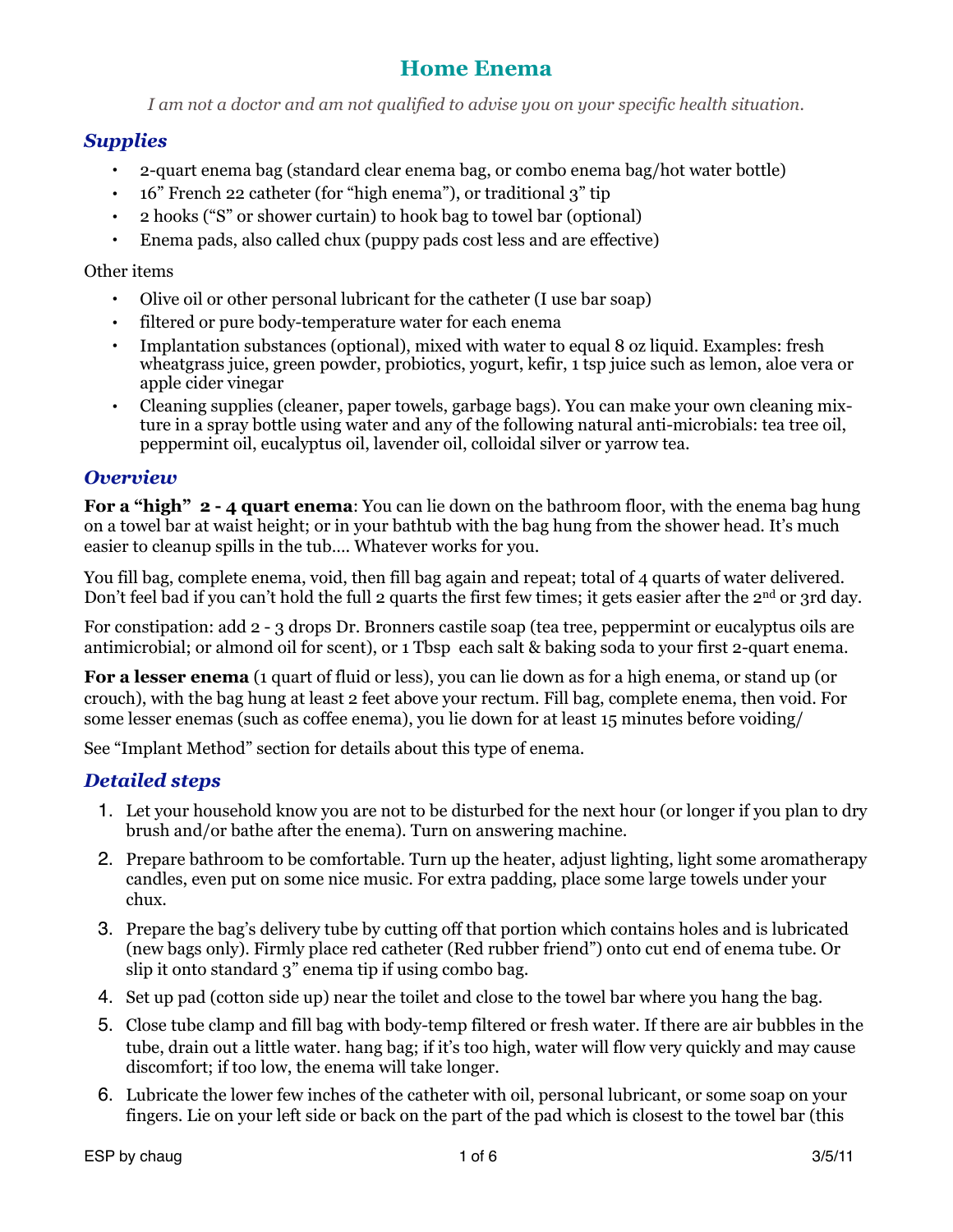saves a dry top half for later). Gently insert the red catheter. Once a few inches are in, you can start water flow to assist the remaining insertion, leaving just a couple inches of catheter exposed. NOTE: don't worry if it gets lost inside you. Your body will push it out.

- 7. Have clamp in your left hand in a position that will allow you to close it quickly (thumb in the ring hole between index & middle finger). As the water flows, lie on your back and gently massage up the left side and across your belly button. This helps the water over the hepatic flexure. If the water does not flow, try backing the catheter out a couple inches d(it may be against solid matter, obstructing flow. If water starts to flow out of you, the catheter has bent back on itself, so back it out a bit and try again.
- 8. If you start to cramp, immediately close the clamp and gently massage the area. It's usually just and air bubble or water pooling in your lower colon, and should pass shortly. Breathe deeply & don't move around much. After it passes, slowly start the flow again. Never get up while cramping.
- 9. If you must evacuate before a whole bag is inserted, do so when you are not cramping. Then lay back down, reinsert the catheter and proceed with refill.
- 10.When whole bag is empty, close off the clamp and gently remove catheter. lay on your right side for a few minutes to allow the water to soften fecal matter in the colon. Then roll to your back and massage in the opposite direction (up the right side, across and down the left side).
- 11. Move to the toilet to evacuate. Wait a few minutes for a  $2<sup>nd</sup>$  or  $3<sup>rd</sup>$  "wave" of evacuation before standing. If you feel some nausea, that means you're about to evacuate more; hang in there. As you prepare the second bag of water, you may have to evacuate a couple of times more.
- 12.Wash off the catheter with soap and hot water before re-filling. Follow procedure listed above. However, if you plan to do an implant, leave about  $\frac{1}{2}$  of water in the bottom of the bag so there won't be any air bubbles in the tube when you put implant liquid into the bag.

### **Implant Method (Optional)**

- 13.Prepare implant material and put into the bag. I use bifidus probiotics after my last enema.
- 14.To remove any remaining liquid from your colon prior to the implant, lay on your back, bend your knees with feet flat on floor and raise your rear off the ground. Massage up the right side, then roll to your left side as you massage across and down. Get up and evacuate.
- 15. To do implant, lie on your back and insert the lubricated catheter. massage up and across, rolling to your right side. Lie still for a couple minutes, remove catheter and remain on your right side for 10 minutes. The implant material will stay in your colon and be absorbed. If you have no cramping after 10 minutes, you can arise. Don't evacuate.

#### **Clean-up**

- 16.Clean catheter with a good, antibacterial soap. I use regular bar soap and then spray with my natural antimicrobial spray (see supplies list). Hang up to dry.
- 17.Put some hot water in the bag and hang bag with tube attached in the shower, with clamp open.
- 18.Spray and wipe the toilet, sink and any other surfaces you touched, with an antibacterial or germicidal cleaner. Throw away trash & chux in a plastic bag (grocery bags are good for this, and the handles can be tightly tied).
- 19.This is a good time to dry brush and bathe, or at least take a good hot shower.
- 20.After last enema, thoroughly wash bag, tube, & catheter in hot, soapy water. Hang up to dry, leaving opening at top of bag open, and pulling sides apart so air can circulate. Store when totally dry.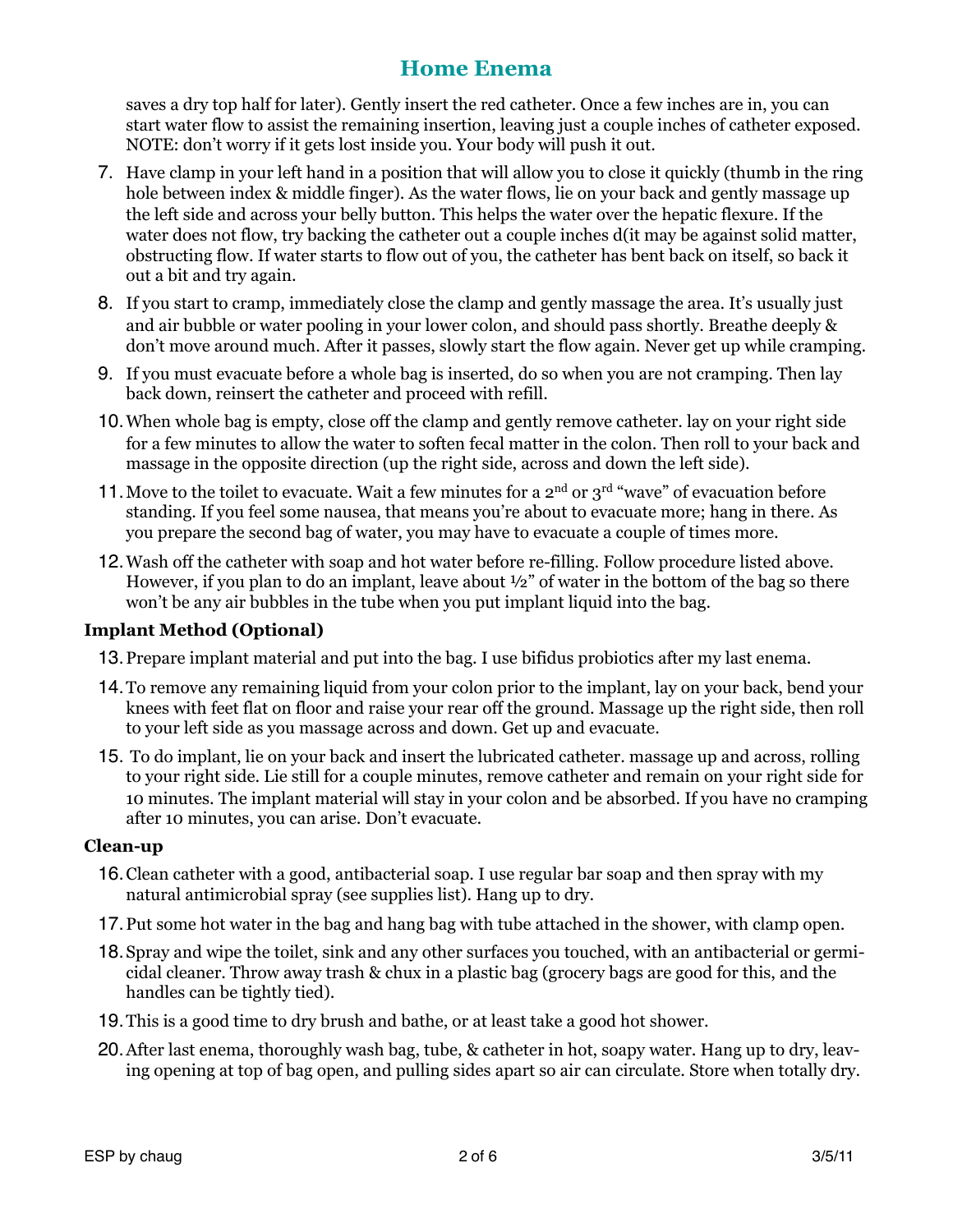## *Indications*

- *Diarrhea:* It may sound counter-intuitive to do an enema when you are having diarrhea, but consider this: diarrhea is the body's attempt to use fluids to flush toxins and microbes from the bowel. Unfortunately, this can lead to dehydration from loss of too much water. Aiding the body by giving a warm-water enema speeds up the process, and at the same time, re-hydrates the body.
- *Constipation:* Perhaps the most common is constipation, and a **Castile soap enema** is a good way to clean you out and give relief.
- *Spring cleaning:* Just as you give your home a good spring cleaning, it's also a good idea to give your colon a good spring cleaning. I like to do a routine **salt-soda enema** twice a year, for this purpose. It has the added benefit of stimulating the lymph system to clean itself.
- *Parasites:* An enema containing garlic is a good choice if you have parasites (pathogenic bacteria, candida, pinworms, etc.) in your large intestine. It's best to mix some salt into the enema fluids, to help the mucosa shed toxins, and to reduce transfer of water into and out of the cells. The **garlic-Epsom salt enema** is a good example.
- *Detox:* When serious illness or parasites are present, the system may be overwhelmed by toxins, causing distress. The liver works overtime to detoxify these substances, and can become tired and weak. A good colon cleanse can help the liver rid itself of the toxic substances. One of the best cleanses for this purpose is the **coffee enema**, which acts to stimulate bile secretion into the small intestine; bile is essential for detox. A coffee enema is also an excellent general colon cleanse for the lower colon.
- *Follow-up:* After giving yourself a cleansing or coffee enema, it's always good practice to follow with a **probiotic enema**, to restore probiotics removed by the enema. Restoring probiotics improves your immune system and helps detox. To be most effective, take probiotics both orally and in an enema (see next paragraph for examples). See below for probiotic enema instructions.

Also add probiotic capsules or powder to your supplement list for about a week after an enema, and increase your intake of probiotic foods (kefir, buttermilk, yogurt, sauerkraut & other lactifermented condiments, and fermented cabbage juice).

## *Specific Enemas*

### **Castile Soap Enema**

This enema is recommended for constipation.

- 2 quarts filtered water,
- 2 -3 drops Dr. Bronners liquid castile soap or 1 packet Castile enema soap

Do NOT use shampoo or liquid detergent for this enema; they are too harsh and can lead to soapinduced colitis. Use only high-quality liquid Castile soap

Warm water to 120° F. Pour 1 quart of warm

water into enema bag; add castile soap, then add remaining water. Slosh bag to distribute the soap. Allow to cool to 105° F). Hang in chosen spot. Insert tip (soap is a good lubricant), crouch so tip is about 2 - 3 feet below the bag, and allow fluid to flow into my bowel.

If you are constipated, deliver only about a cup of solution at a time, until you have emptied your colon (the water runs out clear). For the first cup or so, don't try to hold it more than 5 minutes before voiding.

If you are not constipated, lie on side and hold as long as possible, 10 - 15 minutes, massaging abdomen gently in large counter-clockwise circles. Then expel into toilet.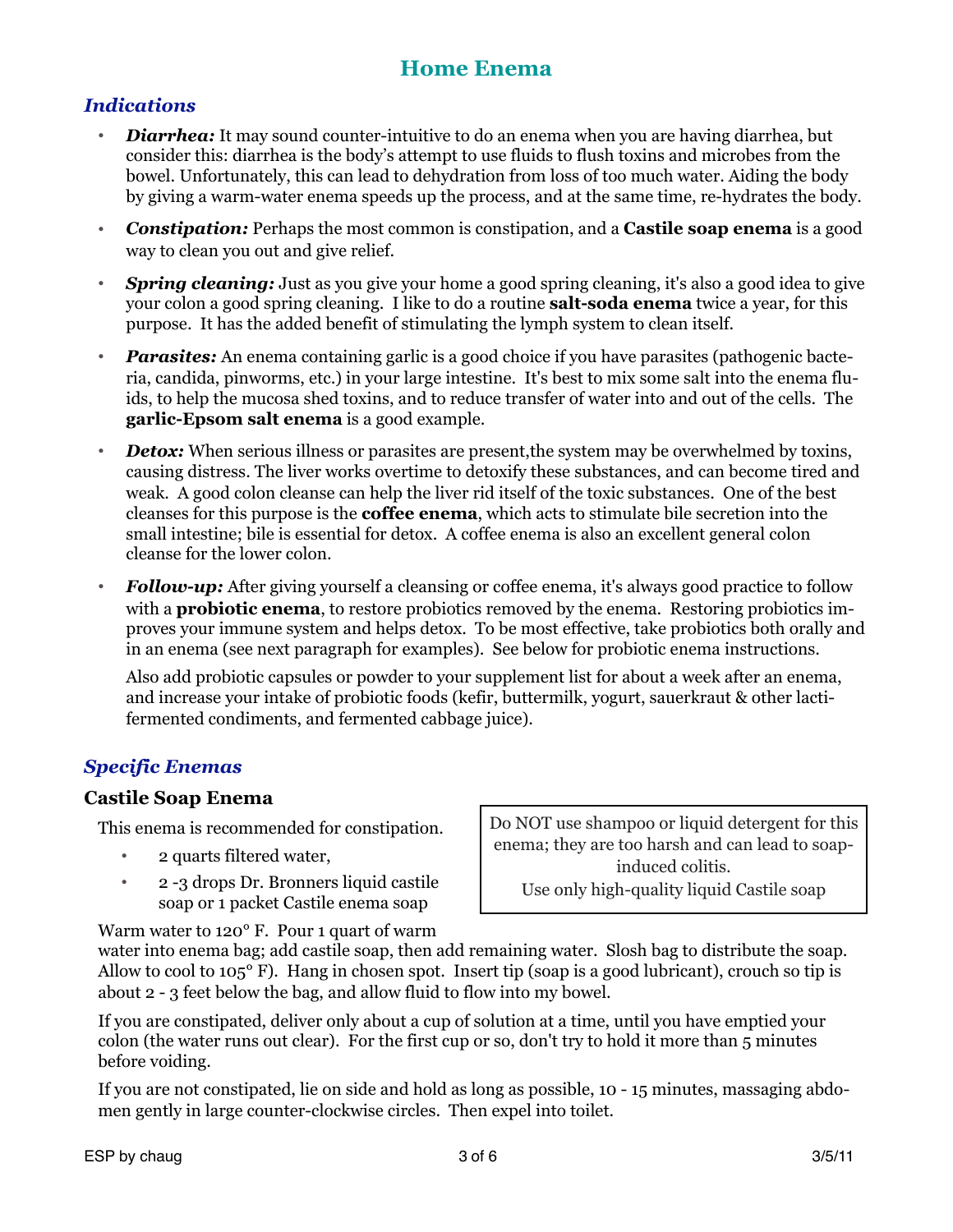VERY IMPORTANT: Always follow a soapsuds enema with a clear water enema to ensure the soap has been rinsed out. Use warm water at body temperature (about 99 degrees F), and try to take an entire bagful (2 quarts) at once.

For more detail, see instructions by [Catherine Cavanaugh RN](http://www.geocities.com/valerie_cct/enemas.html).

## **Salt & Soda Enema instructions**

This is a good cleansing enema and also stimulates the lymph system. Good to do as a spring cleaning, tho I like to do twice a year (spring and fall), along with a salt and soda bath.

- 2 quarts filtered water
- 1 Tbsp salt
- 1 Tbsp baking soda

Warm water to 120° F. Stir in salt and soda until dissolved. Allow to cool to 105° - 110° F (it will cool further, to body temperature, in the bag). Fill bag and hang in chosen spot. Insert tip (soap is a good lubricant), crouch so tip is about 2 - 3 feet below the bag, and allow fluid to flow into my bowel.

If you are constipated, deliver only about a cup of solution at a time, until you have emptied your colon (the water runs out clear). For the first cup or so, don't try to hold it more than 5 minutes before voiding.

If you are not constipated, lie on side and hold as long as possible, 10 - 15 minutes, massaging abdomen gently in large counter-clockwise circles. Then expel into toilet.

You can also take a **salt and soda bath**, to relieve symptoms during a cleanse: Mix 1/2 pound salt and 1/2 pound baking soda. Dissolve in hot bath water. Get into the bath and relax.

## **Garlic-Epsom Salt Enema instructions**

**Precaution:** This enema is very purging. Use no more than twice during a fast.

Good treatment for pinworms and threadworms in the large intestine.

- 3 cloves fresh garlic, minced
- 2 quarts filtered water
- 2 Tbsp Epsom salt

Combine garlic and water in saucepan and simmer, uncovered, for 5 minutes. Stir in Epsom salt. Allow to cool to 110 - 118 degrees F, then pour into enema bag.

Hang bag in prepared spot and insert enema tip (use a bit of soap to lubricate it). Allow fluid to flow into bowel, massaging abdomen in counter-clockwise direction (up left side, across top, down right side, across bottom).

Remove tip; lie in bed on right side for 5 minutes, massaging abdomen; roll over to left side for another 5 minutes, continuing to massage abdomen. Then expel into toilet.

## **Coffee Enema**

The main reason to take a coffee enema it to stimulate your liver and gall bladder to release bile and relieve an over-burdened liver (too many toxins to detox without help). **Symptoms** of this need are persistent itching of the skin, hives, and/or headaches at the top of your head.

This enema is also part of the Gerson treatment for cancer. (See [Gerson Institute](http://www.gerson.org/) for more)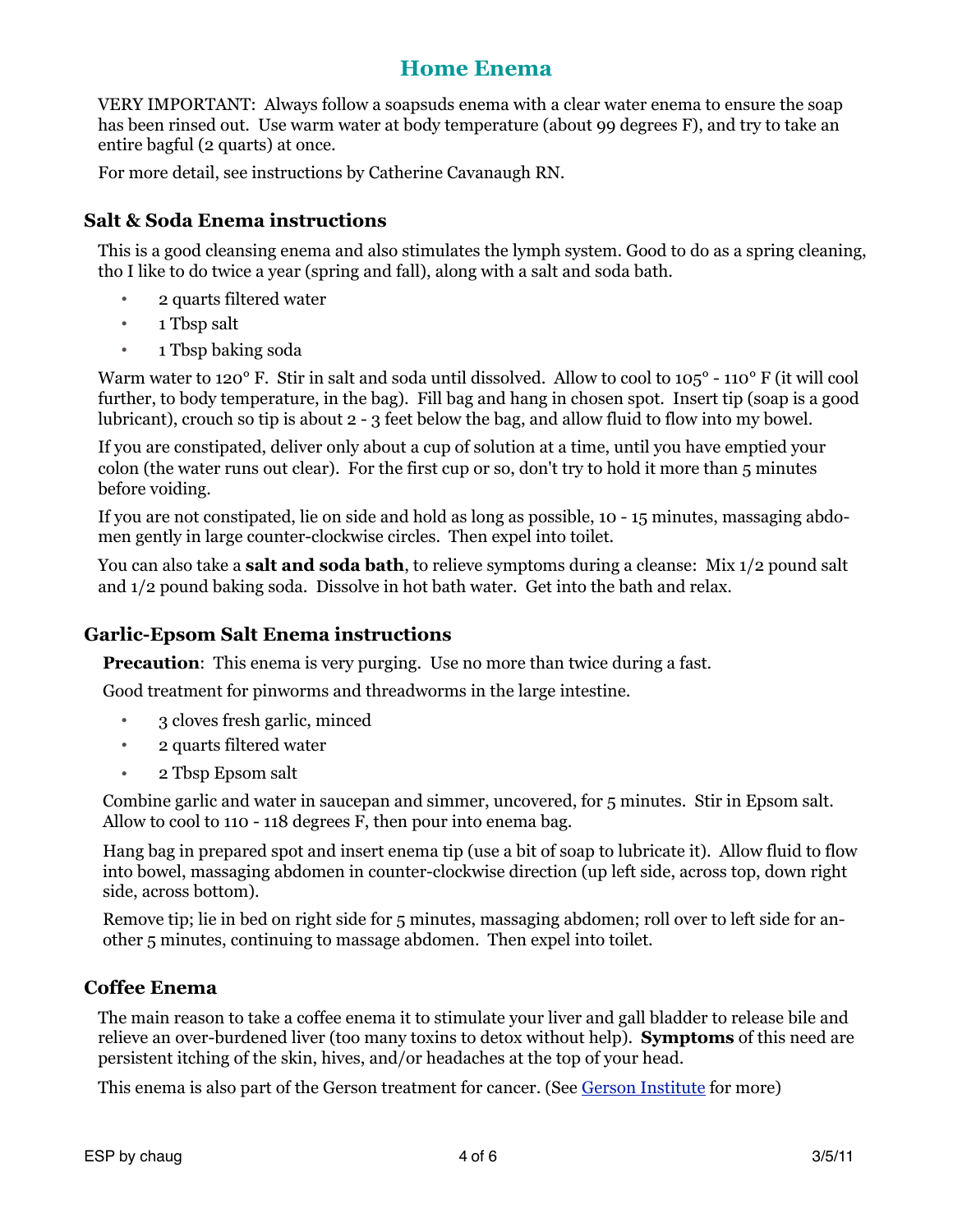It's important to use regular (not decaf) coffee, as it is the caffeine that stimulates the liver to release bile. Organic Free-Trade is recommended. However, you don't want to do a high enema, because you would absorb the caffeine into your blood, which would add to the toxic load on the liver. Instead, deliver no more than 1 quart at a time.

It's important to void the lower part of your bowel before taking a coffee enema. If you are constipated, use a warm water or soapsuds enema to help you empty your bowel.

- 1 quart filtered water,
- 3 4 Tbsp drip-grind coffee (not decaf), and
- pinch of Celtic sea salt.

Combine ingredients in a saucepan. Bring to boil and boil for 5 minutes. Remove from heat, pour through strainer into quart measuring cup; add cold filtered water to bring back to 4 cups. Allow to cool to 110 - 118° F, then pour into enema bag.

Hang bag in chosen spot and insert enema tip (use a bit of soap to lubricate it). If standing in your shower, crouch so tip is about 2 feet below the bag, and allow fluid to flow into bowel.

Remove tip; lie in bed (or on the floor) on right side for 5-10 minutes; roll over to left side for another 5-10 minutes. Then expel into toilet. For a first enema, you might only be able to hold it for 5 minutes, but try to hold it as long as you can. It's also a good idea to void any stool before taking enema. If constipated, give a soapsuds or warm water enema to void stool, then follow with coffee enema.

Follow coffee enema with a probiotic enema (see below for recipe).

#### **Alternate Method:**

This method stimulates bile secretion, but does not clean higher in the colon.

Make coffee mixture as above, but deliver only about 1 cup of enema into colon. Lie on side (as instructed above) for 10 - 15 minutes, then expel. Repeat with another cup of enema, etc., until the bag is empty (about 4 enemas). Follow coffee enema with a probiotic enema (see below for recipe).

## **Probiotic Enema instructions**

*NOTE: if using commercial yogurt, make certain it says "contains live bacteria," (and not "made with live bacteria"). Always use plain, unsweetened yogurt or kefir, preferably homemade.* 

- 2 quarts warm filtered water,
- 2 Tbsp liquid whey, yogurt or kefir, or 4 5 capsules of probiotic, or 1/8 tsp powdered probiotic.

If using powdered probiotic (or capsules), choose one high in bifidus (bifidobacteria), as this is the primary beneficial bacteria in the colon. Acidophilus (and other lactobacillus bacteria) is often recommended, but it prefers the environment of the small intestine rather than the colon. If using yogurt, choose one that includes bifidus.

Warm water to 120° F. Allow to cool to 110° F. Stir in yogurt/kefir/probiotic until dissolved. If using capsules, open caps and dump contents into warm water. Fill bag and hang from prepared location. Insert tip (soap is a good lubricant). If standing in shower, crouch so tip is about 2 feet below the bag, and allow fluid to flow into bowel.

Lie on side and hold as long as possible, at least 5 minutes, massaging abdomen gently in large counter-clockwise circles. Then expel into toilet.

You may want to use only 1 quart at a time, especially if you have difficulty holding this enema.